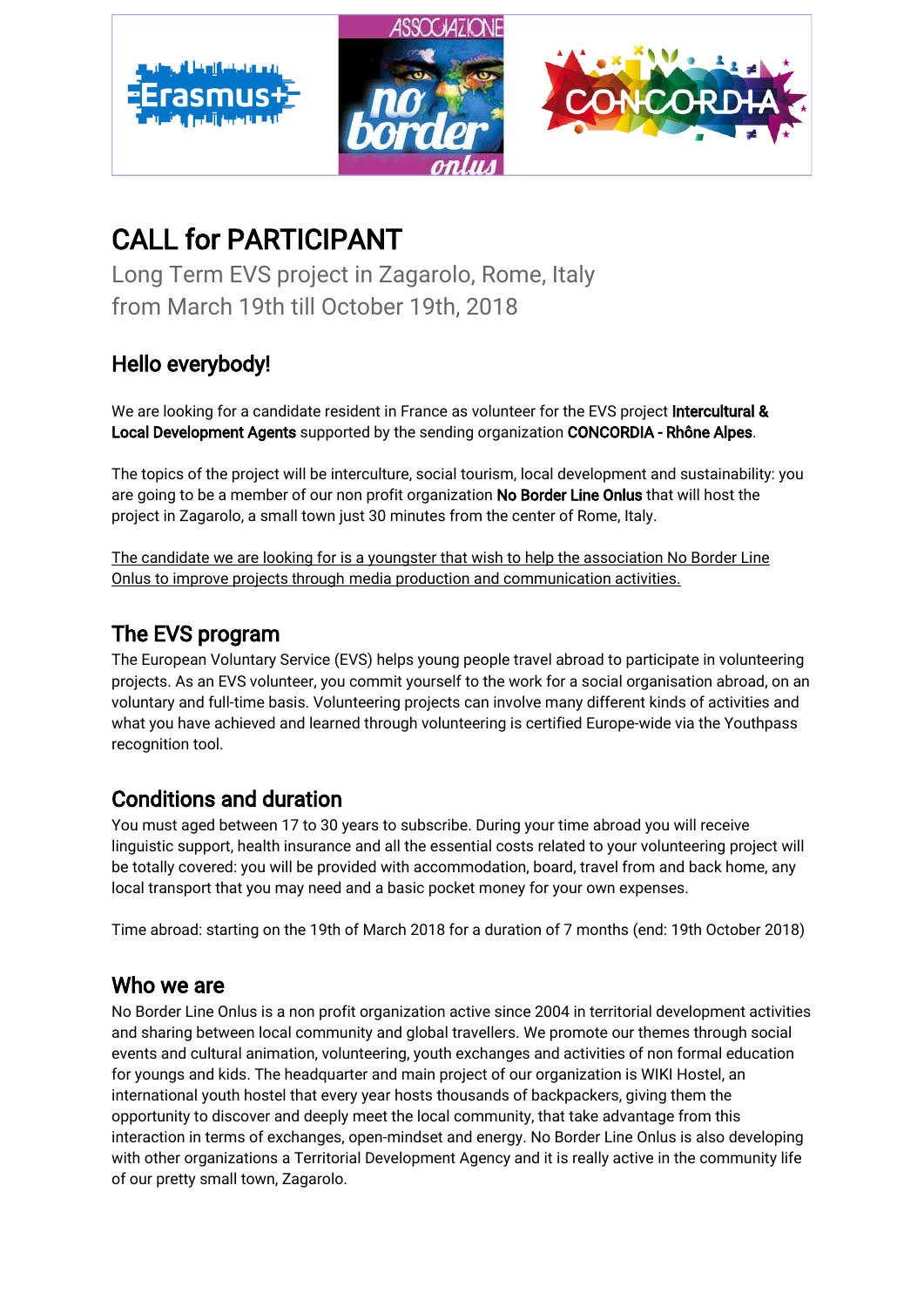### Location and context of the project

Zagarolo is a typical Middle Age Italian old town located just 30 minutes from Rome downtown. The historical center lies on a narrow tufaceous hill, surrounded by green valleys and host many precious highlights: the ducal palace, arches, churches, typical alleys and little streets. The pilgrim route "Via Francigena" passes through the countryside of Zagarolo. We are in the enchanting south-east of Rome area, known as "Castelli Romani & Monti Prenestini": it is a beautiful region, rich of history and featured by a tradition of good wine and tasty food. Zagarolo is a favorited departure point for visiting Rome thanks to the many direct and fast train connections between our small town and Roma downtown.

## The project

- \* Social Tourism and Hostelling
- \* Local and Rural Development
- \* Interculture and Antiracism
- \* Sustainability and Recycling

are the keywords of our organization. The candidate for this project will be direct to the goal of communication, promotion and dissemination of the organization's activities, through an intense audiovisual production and social media managing. The european volunteer will maximize the social impact and will raise the awareness about the social work of the association with photo, video and graphic viral products.

In the project is also involved another EVS volunteer mostly oriented to the aim to bring international and local youngs in the in the organization's activities and to enhance cultural exchanges and them impact on the local level.

The two european volunteers will work side by side, with different specific objectives but the same main goal: to help No Border Line Onlus to increase participation around its own territorial activities and rise active citizenship in its huge international and local young community. Thanks to this experience the two european volunteers will acquire a lot of transversal and soft skills and in particular they will learn more about two important and complex tasks that are a basis for every non profit organization: how to involve and motivate volunteers and resources, how to communicate and attract interest about ethic topics and social activities.

## More detailed activities and tasks

#### *Candidate for the role of media producer and communicator:*

#### #1 Information tasks

- Manage the publication and / or translation of news on websites
- Campaigns on thematic awareness
- Support the promotion of specific events (editing, graphics, promotion ...)

#### #2 Multimedia Production tasks

- Collect and store photos and videos of the association's activities
- Work on small post multimedia productions (videos, albums ...)
- Support the management of social networking channels of the association